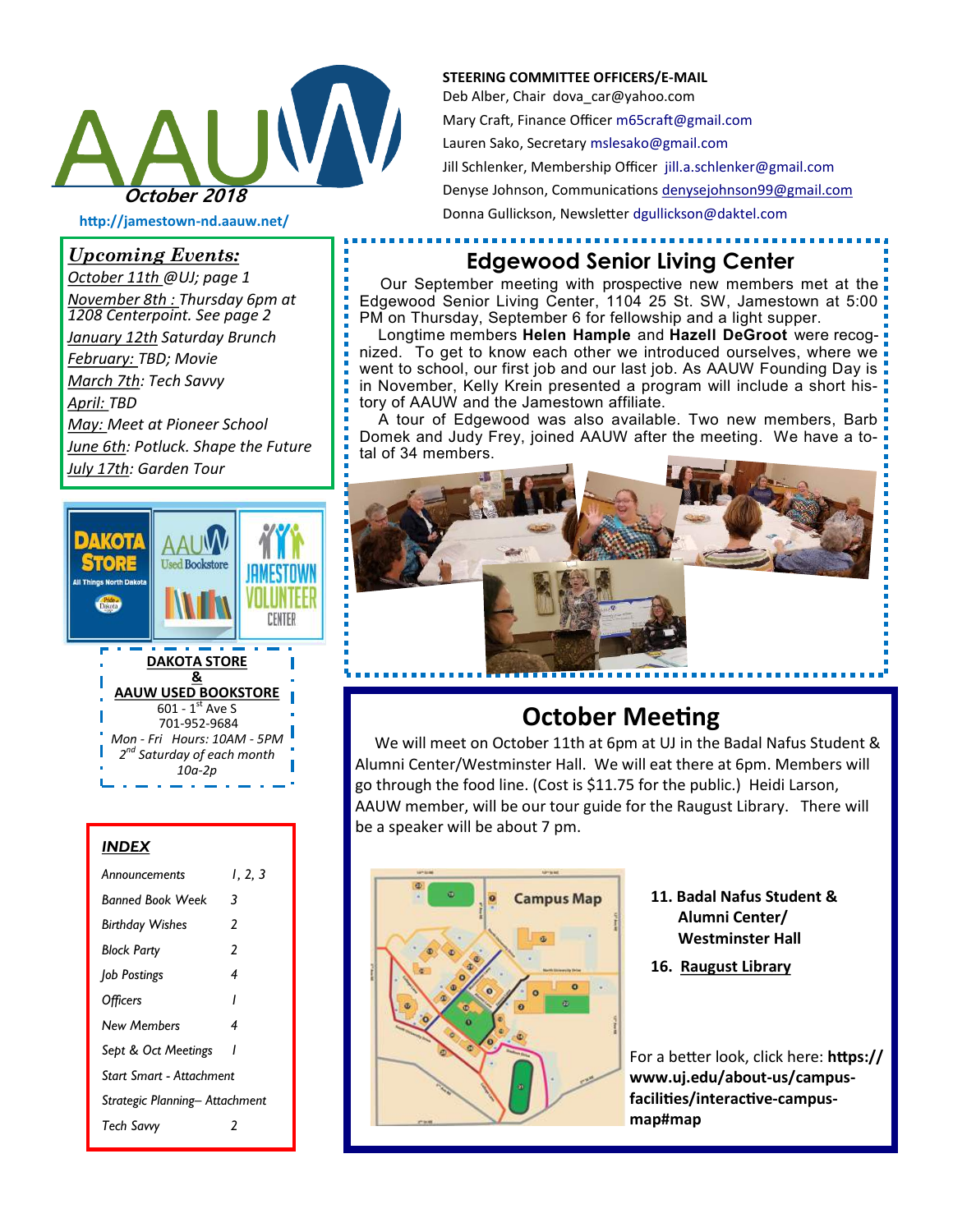## Helen Hample

On her birthday, October 18<sup>th</sup>, Helen Hample will turn 104 years. Helen graduated from University of Jamestown. Her first teaching position was in Edgeley. Helen later taught at UJ, was the Dean of Women, Dean of Students, received an Honorary Doctorate of Humane Letters, and in 1981 was declared a Professor Emeritus. Helen joined the AAUW branch on July  $1<sup>st</sup>$ , 1940 and has been an active member since.

 On Nov. 1, 1934, Dr. Bertha Brainard (temporary chairman) with the help of Mrs. M.P. Wynkook (temporary secretary), an eightyear Valley City Branch member, called together Mrs. B.H. Kroeze, Mrs. C.L. Robertson, Mrs. Ronald Thompson, and Miss Mae Crittendon to officially organize an AAUW

branch in Jamestown. If you wish to learn more about how the Jamestown Branch started go to: [https://jamestown](https://jamestown-nd.aauw.net/about-us/)-nd.aauw.net/ [about](https://jamestown-nd.aauw.net/about-us/)-us/

It would be nice if every member could send her a birthday card. Helen's address is **Edgewood Senior Center, 1104 25th St SW, #107, Jamestown, ND 58401** 



Steve Hample





## **UJ Block Party 2018**



Members from AAUW Jamestown passed out many "It's My Vote  $-1$  will be heard" stickers and also passed out information on how to vote in ND to freshman students at the 2018 UJ Block Party that was held on Main street in Jamestown on Aug. 30. With a crowd of over 1500 persons the event was a huge success.

There was a lot of positivity at the Block Party this year. It's difficult to get students motivated to vote because they need to do absentee ballots. They were not told *who to vote*  for *but encouraged to vote*. Many students took our AAUW pamphlets. Jill suggested that we also promote the NCCWSL program through Jimmy Janes, which also promotes leadership for it's members.



 Planning is underway. The program will be held on **March 7, 2019**. NOTE: Change of date due to scheduling with the school system.

 The Committee had their first allcommittee meeting to put together presenters, budget, website, etc. The next meeting in 2 weeks. Plans are to include UJ marketing class to market the event. Last year had issues with the lunch, so this year they checked with Dominos and were offered good discounts. But the school decided to take charge of the lunch themselves with boxed lunches.

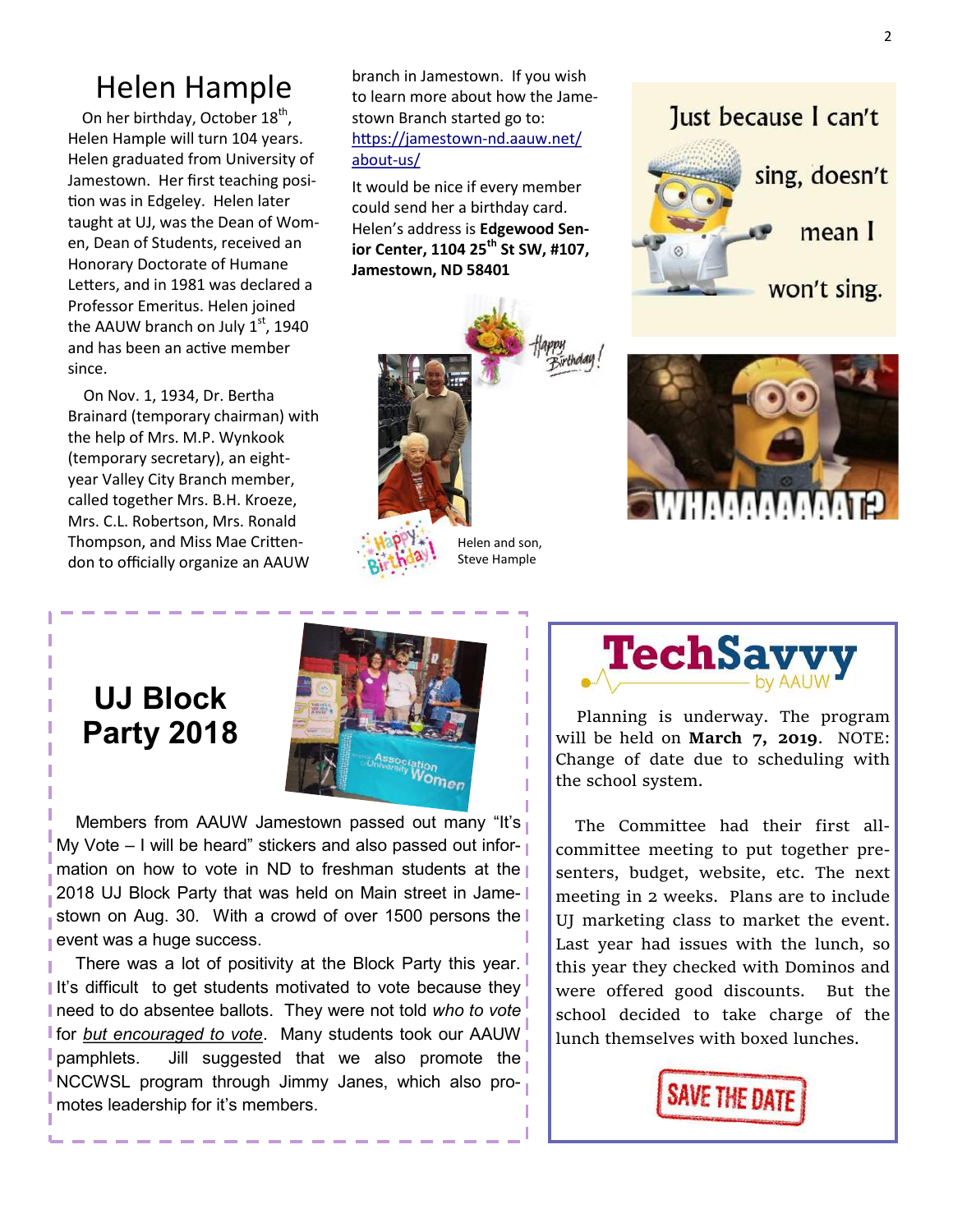

# **Controversial and Banned Books Week**

### **September 23-29, 2018**

*Books are banned every day. Do you know some of the most famous examples of books that have been censored? Here are a few (35).*

"A Light in the Attic" by Shel Silverstein "A Wrinkle in Time" by Madeleine L'Engle "Adventures of Huckleberry Finn" by Mark Twain "Anne Frank: The Diary of a Young Girl" by Anne Frank "Brave New World" by Aldous Huxley "Candide" by Voltaire "Fahrenheit 451" by Ray Bradbury "Gulliver's Travels" by Jonathan Swift "Harry Potter" Series by J.K. Rowling "I Know Why the Caged Bird Sings" by Maya Angelou "James and the Giant Peach" by Roald Dahl "Lady Chatterley's Lover" by D.H. Lawrence "Lord of the Flies" by William Golding "Madame Bovary" by Gustave Flaubert "Moll Flanders" by Daniel Defoe "Of Mice and Men" by John Steinbeck "Slaughterhouse-Five" by Kurt Vonnegut "Song of Solomon" by Toni Morrison "The Absolutely True Diary of a Part-Time Indian" by Sherman Alexie "The Adventures of Huckleberry Finn" "The Arabian Nights" "The Awakening" by Kate Chopin "The Bell Jar" by Sylvia Plath "The Bluest Eye" by Toni Morrison "The Call of the Wild" by Jack London "The Catcher in the Rye" by J. D. Salinger "The Color Purple" by Alice Walker "The Grapes of Wrath" by John Steinbeck "The Great Gatsby" by F. Scott Fitzgerald "The Kite Runner" by Khaled Hossani "The Lord of the Flies" by William Golding "The Scarlet Letter" by Nathaniel Hawthorne "To Kill a Mockingbird" by Harper Lee "Ulysses" by James Joyce "Uncle Tom's Cabin" by Harriet Beecher Stowe

### **When were books first banned?**

 The first book banned in the New England colonies was written by William Pynchon, founder of Springfield, Massachusetts. His book was published in London in 1650 (about a decade after the Bay Psalm Book) under the title "The Meritorious Price of Our Redemption" and was promptly banned for heresy upon its arrival in the Massachusetts Bay Colony.

If you're interested in the list of books banned by various governments, go to this link.

#### **https://en.wikipedia.org/wiki/ List\_of\_books\_banned\_by\_governments**